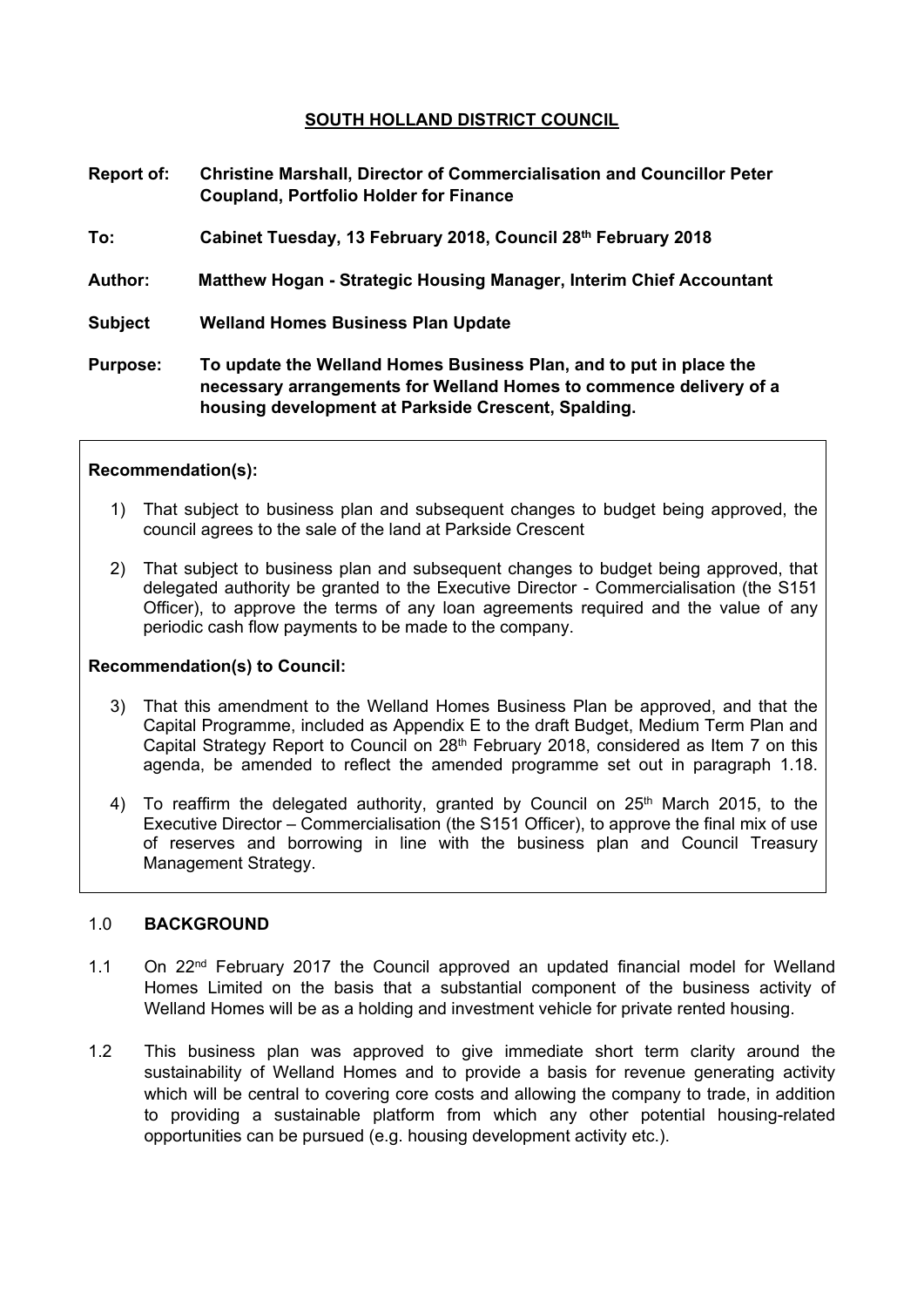- 1.3 Since the adoption of the updated financial model for the company back in February 2017, the company has completed the acquisition of its first investment properties; a 15 unit acquisition at Green Lane, Spalding. These units have been let by the company as market rented housing, and are now providing the company with a revenue stream.
- 1.4 On  $26<sup>th</sup>$  July 2017 the Council approved an update to the Company's Business Plan to include the acquisition of a further 5 units at London Road, Long Sutton. A 'heads of terms' for the contractual arrangements between the company and the site developer has been prepared and approved by Welland Homes Board at its' meeting on 19<sup>th</sup> December 2017. At the current rate of progress, 'start on site' for the London Road scheme is anticipated in April 2018, with practical completion within the first quarter of 2019.
- 1.5 In addition to pursuing investment activity such as the units at Green Lane and London Road, the company has also been exploring opportunities relating to the development of housing for the purposes of market rent. The company has developed a detailed development proposal in relation to council-owned land at Parkside Crescent, Spalding. The company has secured planning consent for a 10 unit development of two bed houses, and has utilised a competitive procurement process to identify a building contractor with whom to work in partnership with in order to develop the scheme. Full details concerning the detail of the development proposal for Parkside Crescent are set out below.
- 1.6 The development proposal at Parkside Crescent relates to a 0.35ha former garage site adjacent to an existing council-owned housing scheme on Parkside Crescent, west of the Peterborough to Sleaford railway line in central Spalding. The site is currently owned by the Council, and following a recent appropriation process is now accounted for within the council's General Fund. The access to the site is presently served by an adopted highway. However, in order to develop the site there is a need to extend this access into the site, in addition to connecting the site to neighbouring services such as electricity and water.
- 1.7 The potential for Welland Homes to pursue a development opportunity at Parkside Crescent, Spalding was first presented to the Welland Homes Board in May 2016
- 1.8 In March 2017 Welland Homes sought and obtained planning consent for the development during 2017 (Planning Reference: H16-1245-16). Full detailed consent is in place for 10 two bed dwellings. It is Welland Home's intentions to make the properties available for market rent, and to hold the properties as a long term investment asset.
- 1.9 In order to obtain a firm cost and delivery proposal for the development, a procurement exercise for a building contract to deliver the Parkside Crescent scheme has now been completed. The full tender assessment process has now been concluded based on quality and price, and the process of relaying the outcome of that process to those who tendered for the scheme has commenced.
- 1.10 Revised financial modelling and scheme evaluation have now been completed based on the anticipated winning tender. Confidential Appendix 1 summarises the financial impact of the Parkside Crescent Scheme and the changes to assumed cost and revenue following the completion of the contract tender process.
- 1.11 It should be noted that the financial summary within the appendix includes financial information in relation to the build cost of the development (e.g. the physical development of the 10 units, the development of the necessary road infrastructure, the connections to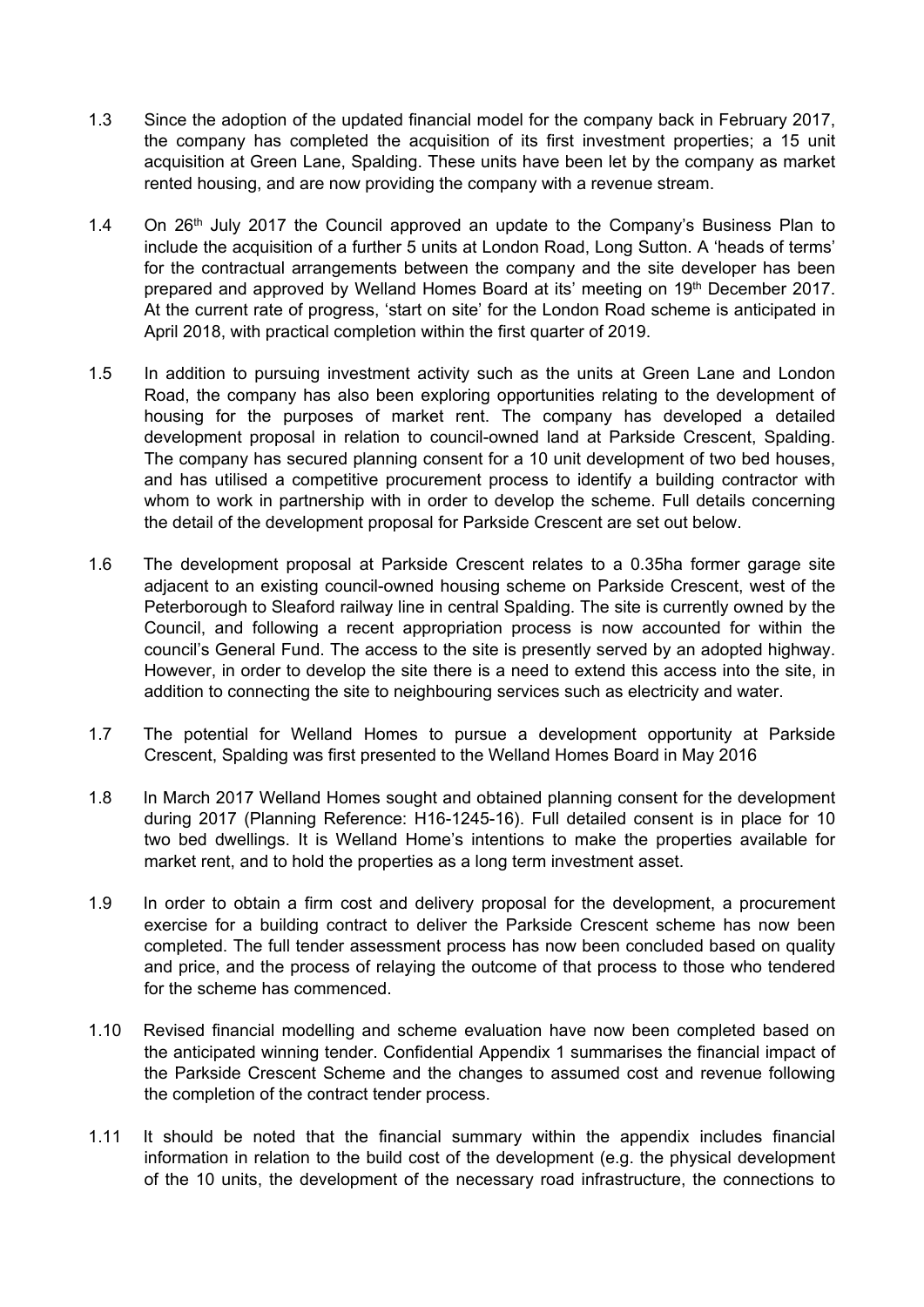services, and the site preparation work which includes an element of remediation) alongside the wider project costs associated with the development (e.g. development period loan, professional fees and an allowance for internal project management costs).

- 1.12 The projected impact on the overall Welland Homes Business Plan is set out in Confidential Appendix 2.
- 1.13 At its meeting of 23rd January 2018, the Welland Homes Board considered a report on the proposed development. Following extensive consideration of the business case associated with the development, including a detailed consideration of the costings associated with the scheme, the board resolved to agree the following:
	- That, subject to due diligence, Welland Homes Ltd will proceed to contract for the proposed development of ten dwellings at Parkside Crescent, Spalding.
	- That the company agrees to approach the Council in order to put in place the necessary arrangements to enable the company to proceed towards contract.
- 1.14 Consequently, in order to enable Welland Homes to proceed with this project, the company is seeking approval from the shareholder to put into place all of the necessary arrangements to enable the company to deliver the project. These arrangements include Council approval of the company's updated business plan (in its capacity as sole shareholder), approval from the council to make available all necessary finance to enable the company to deliver the project, and agreement from the council to sell the land at Parkside Crescent to the company in order to enable the development to commence.
- 1.15 In terms of the sale of the land to Welland Homes, the Council has sought professional valuation advice as a means of determining an appropriate sale price for the land which represents the market value of the site. This valuation process was undertaken in January 2018 as a means of ensuring that any sale of land to Welland Homes is based on the latest valuation of the site within the context of the local market. The necessary transfer document has been prepared to enable the sale of the land to complete, subject to Council agreeing to the recommendations set out within this report.
- 1.16 The detailed projected financial impact on the Council is set out in Confidential Appendix 3
- 1.17 The key changes since the Welland Homes Business Plan was last approved in July 2017 are summarised below:
	- An increase in the total scheme costs for London Road, Long Sutton of £11k due to an increase in the estimated Stamp Duty cost and provision for a Clerk of Works to monitor and scrutinise the build on behalf of the company in order to protect it's interests during the build period.
	- Parkside Crescent has now been included within the business plan and the capital cost of the scheme is approximately £36k lower than the indicative scheme 10 unit included in the earlier plan.
- 1.18 The total investment required to deliver six schemes (60 properties) is now estimated at £8.708m over the period 2016-17 to 2021-22 as follows: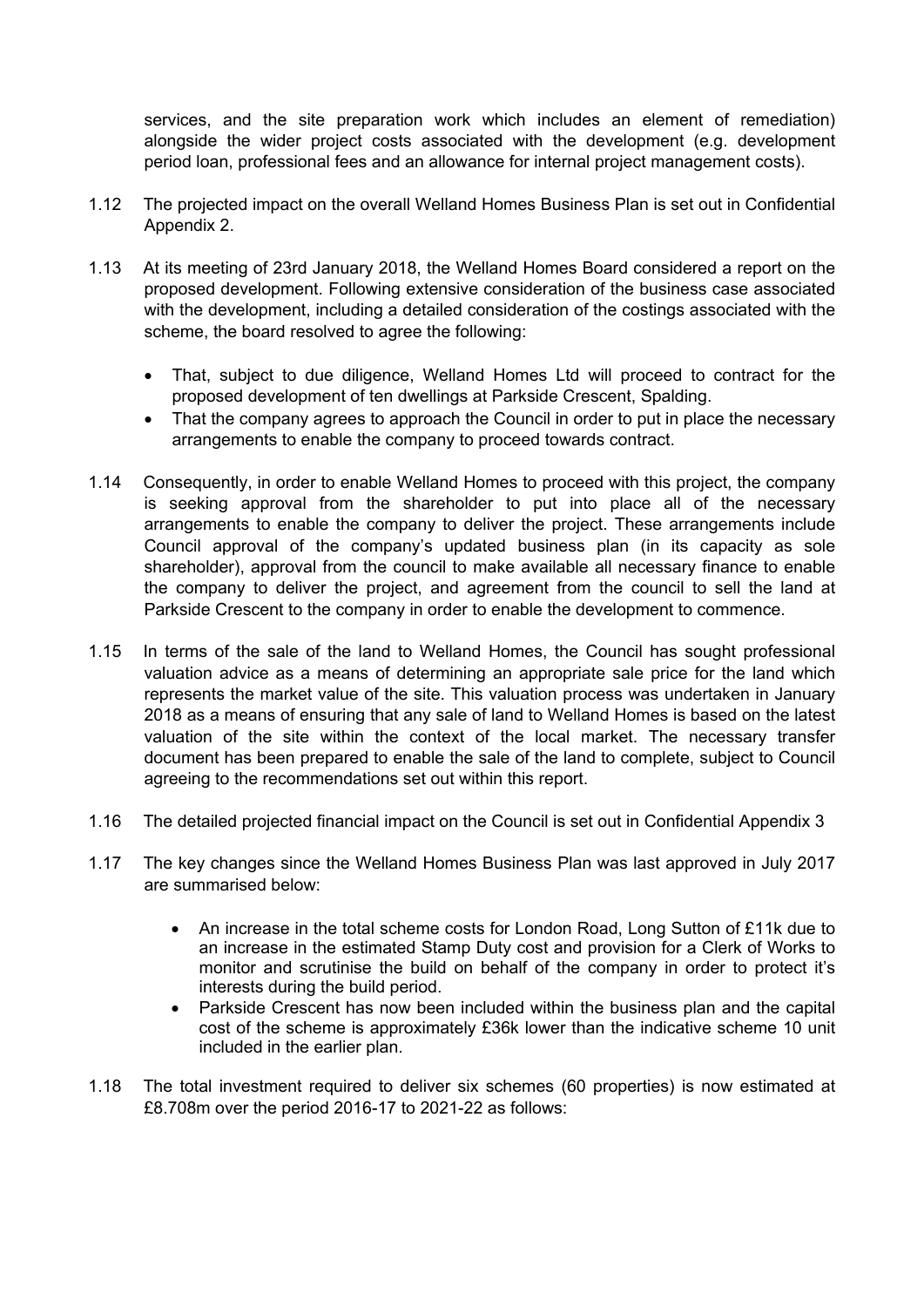|                                       | <b>Development</b>           | <b>Commercial</b> | <b>Equity</b>     |              |
|---------------------------------------|------------------------------|-------------------|-------------------|--------------|
|                                       | Loan                         | Loan              | <b>Investment</b> | <b>Total</b> |
|                                       | £000                         | £000              | £000              | £000         |
|                                       |                              |                   |                   |              |
| 2016-17 (includes<br>cashflow equity) |                              | 409               | 877               | 1,286        |
| 2017-18                               | 184                          | 933               |                   | 1,117        |
| 2018-19                               | 986                          | 469               | 253               | 1,708        |
| 2019-20                               | (1, 170)                     | 1,844             | 993               | 1,667        |
| 2020-21                               |                              | 948               | 510               | 1,458        |
| 2021-22                               | -                            | 957               | 516               | 1,473        |
|                                       | $\qquad \qquad \blacksquare$ | 5,560             | 3,148             | 8,708        |
|                                       |                              |                   |                   |              |
| July 2017 Business Plan               |                              | 5,576             | 3,157             | 8,733        |
|                                       |                              |                   |                   |              |
| Change                                |                              | (16)              | (9)               | (25)         |

- 1.19 The current modelling assumes that the Council's Investment in Welland Homes will be funded through internal borrowing. While the base rate is so low this will mean that the Council can achieve a higher rate of interest from Welland Homes than by investing elsewhere. However, as this is a long term investment there is a risk that if the base rate increases the opportunity cost of this internal borrowing could increase.
- 1.20 To mitigate this risk the Council could choose to fund this investment through a long term PWLB loan. This would reduce annual savings to the Council through interest receipts but the major benefit, dividend on Company profits, would be unaffected. This would also free up internal borrowing resources for more short term investment opportunities.
- 1.21 In line with the delegated authority, granted by Council on 25<sup>th</sup> March 2015 and re-affirmed within the recommendations within this report, the Executive Director - Commercialisation (the S151 Officer) will approve the final mix of use of reserves and borrowing in line with the business plan and Council Treasury Management Strategy.
- 1.22 During the construction phase a development period loan will be required, with the properties then re-financed through the Council on a long term basis upon completion. Further details on this loan are set out in Confidential Appendix 4 including arrangements to deal with any costs arising from abnormal unforeseen construction challenges.
- 1.23 The element of funding that comprises a loan or loans will be subject to a formal loan agreement or agreements which may be protected by way of a charge against the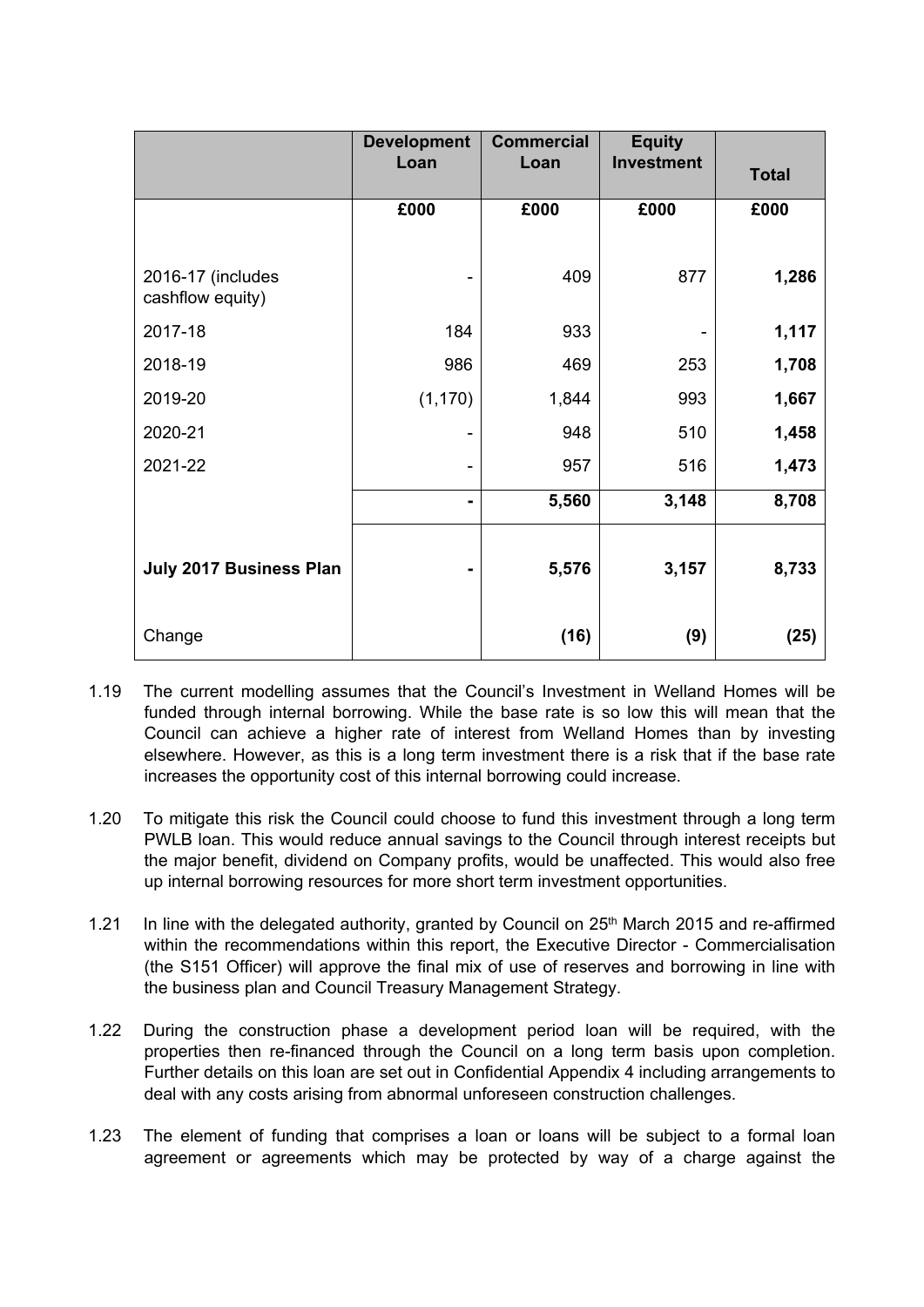company's assets generally (a floating charge) or against specific assets. Delegation to the Section 151 Officer is sought to approve the terms of any such agreements.

1.24 Delegation to the Section 151 Officer is also sought to approve the process required for the Company to draw down periodic cash flow payments under the development period loan. This will include arrangements to address the cashflow implications of any significant abnormal construction challenge which may occur.

#### 2.0 **OPTIONS**

- 2.1 **Do Nothing** This would mean that Welland Homes would be unable to proceed with the proposed development at Parkside Crescent, Spalding. This in turn would limit the delivery of housing from Welland Homes under the existing business plan and leave the company unable to deliver forecast returns.
- 2.2 **Proceed as per the report recommendations** Under this option, the council will agree to put in place the necessary arrangements to enable the company to move towards contract stage. Those necessary arrangements include approval of the company's updated business plan, approval from the shareholder to make available all necessary finance to enable the company to deliver the project, and agreement from the council to sell the land at Parkside Crescent to the company.

#### 3.0 **REASONS FOR RECOMMENDATION(S)**

3.1 To enable Welland Homes to proceed to contract stage for the proposed development at Parkside Crescent, Spalding.

#### 4.0 **EXPECTED BENEFITS**

4.1 The delivery of the Parkside Crescent development scheme will support the delivery of the wider Welland Homes Business Plan, which will in turn support the delivery of savings targets set out in the Council's Medium Term Financial Plan.

#### 5.0 **IMPLICATIONS**

## 5.1 **Constitutional & Legal**

- 5.1.1 Whilst operational matters in respect of the company are executive functions, the changes proposed to the business plan result in a need to change the budget. As a result, the final decision is reserved to Council.
- 5.1.2 The key legal issues have been considered at each stage of the project, and have been reported to the Cabinet and Council previously.
- 5.1.3 The proposed revisions to the business plan are consistent with the agreed objectives of the company.

## 5.2 **Contracts**

5.2.1 In capitalising Welland Homes as a means to enable the company to deliver the project, the Council will utilise a loan and equity agreement, prepared by external legal advisors. This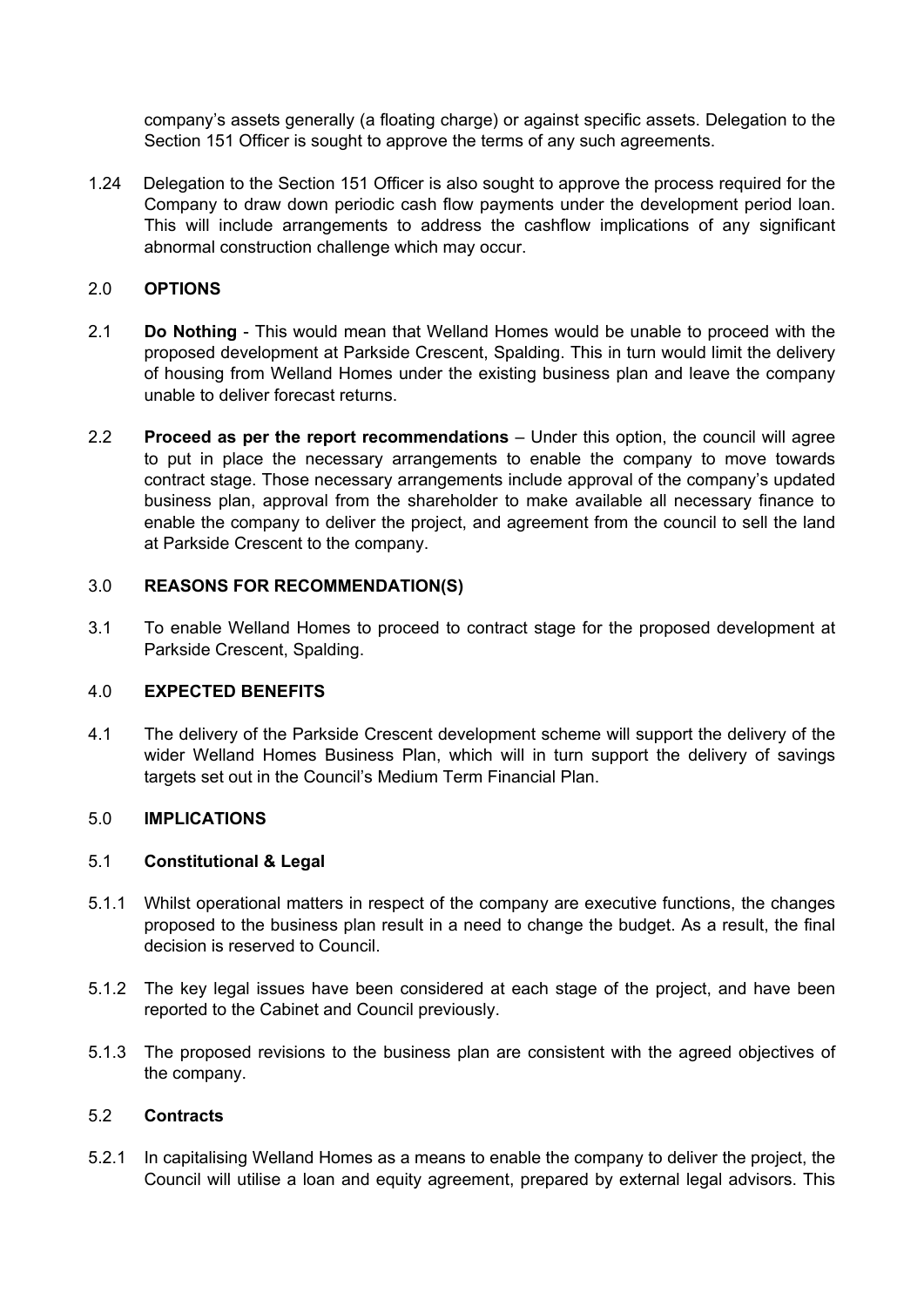loan and equity agreement will act as a contract between the council and Welland Homes in relation to the financing arrangement between the two parties.

## 5.3 **Corporate Priorities**

5.3.1 The recommendations contained within the report will make a notable contribution to the realisation of a number of the Council's corporate priorities, including to 'encourage the local economy to be vibrant with continued growth'. The recommendations also support council objectives in terms of increasing housing supply, making effective use of council assets, and generating commercial opportunities to maximise income into the authority.

## 5.4 **Financial**

5.4.1 This is a financial report with detailed financial implications set out in the body of the report.

## 5.5 **Reputation**

5.5.1 In order to mitigate reputational risk, a robust risk management structure sits around both the delivery of the Parkside Crescent project, and the administration of Welland Homes as a company. Reputational risk is a key consideration within this structure, and is being proactively managed by the project team.

#### 5.6 **Risk Management**

- 5.6.1 In order to mitigate risk, a robust risk management structure sits around both the delivery of the Parkside Crescent project, and the administration of Welland Homes as a company. This risk management structure has been created to manage the financial, legal, delivery, strategic and reputation risks associated with the activity of the company.
- 5.6.2 In terms of construction risk, the construction contract for the Parkside Crescent development has been procured through a 'design and build' route. The 'design and build' approach also serves to pass the majority of the day-to-day construction risks to the contractor, and serves to provide the company with a greater degree of certainty around the construction costs of the project. Furthermore, a number of site surveys have been undertaken in order to understand as much as practicably possible concerning the ground conditions associated with the site, and these surveys have been made available to the contractor in order to enable them to arrive at a view as to the level of construction risk associated with the delivery of the scheme.
- 5.6.3 Whereas reasonable steps have been taken to identify any potential construction risks associated with the Parkside Crescent development, it should be noted that any development activity carries with it a degree of risk, not matter how unlikely that risk is to occur.

# 5.7 **Stakeholders / Constitution / Timescales**

5.7.1 Welland Homes has an ambition to enter into a building contract for the development at Parkside Crescent in March 2018. Any delays to entering into contract may have an adverse impact upon the contract price provided by the winning contractor. Consequently, the decisions and recommendations within this report are time sensitive to the delivery of Welland Homes' business plan.